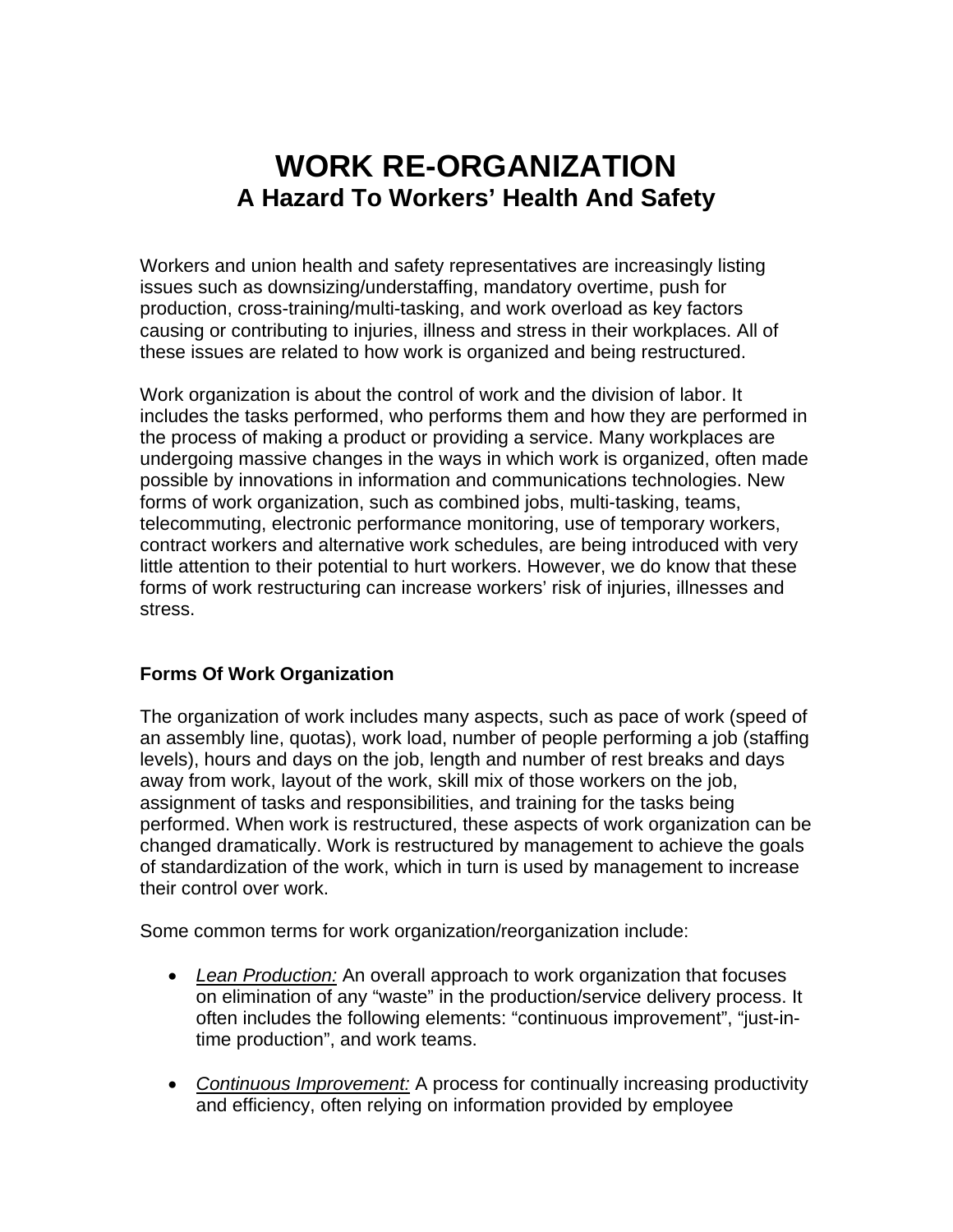involvement groups or teams. Generally involves standardizing the work process and eliminating micro-breaks or any "wasted" time spent not producing/serving.

- *Just-in-Time Production:* Limiting or eliminating inventories, including work-in-progress inventories, using single piece production techniques often linked with efforts to eliminate "waste" in the production process, including any activity that does not add value to the product.
- *Work Teams:* Work teams operate within a production or service delivery process, taking responsibility for completing whole segments of work product. Another type of team meets separately from the production process to "harvest" the knowledge of the workforce and generate, develop and implement ideas on how to improve quality, production, and efficiency.
- *Total Productive Maintenance:* Designed to eliminate all nonstandard, non-planned maintenance with the goal of eliminating unscheduled disruptions, simplifying (de-skilling) maintenance procedures, and reducing the need for "just-in-case" maintenance employees.
- *Outsourcing/Contracting Out:* Transfer of work formerly done by employees to outside organizations.

In many workplaces undergoing restructuring, worker knowledge about the production/service process is gathered through "employee involvement" and then used by management to "lean out" and standardize the work process, thereby reducing reliance on worker skill and creativity. This restructuring has resulted in job loss for some workers, while increasing the work load and work pace for those who remain on the job. The result of these changes in work organization is that it is no longer just machines that are wearing out – it is the workers themselves.

#### **Occurrence Of Restructured Workplaces**

The vast majority of workplaces in the U.S. have gone through formal or informal restructuring of work. The introduction of computers in every sector of the economy has created changes in work processes that can negatively impact workers' health and safety. One measure of change is in the number of hours that workers spend on their jobs. In the United States the number of hours worked annually has been steadily increasing over the past couple of decades to the point where American workers work more hours than workers in any other major industrialized country. Overtime hours, including mandatory overtime, have also risen in the United States.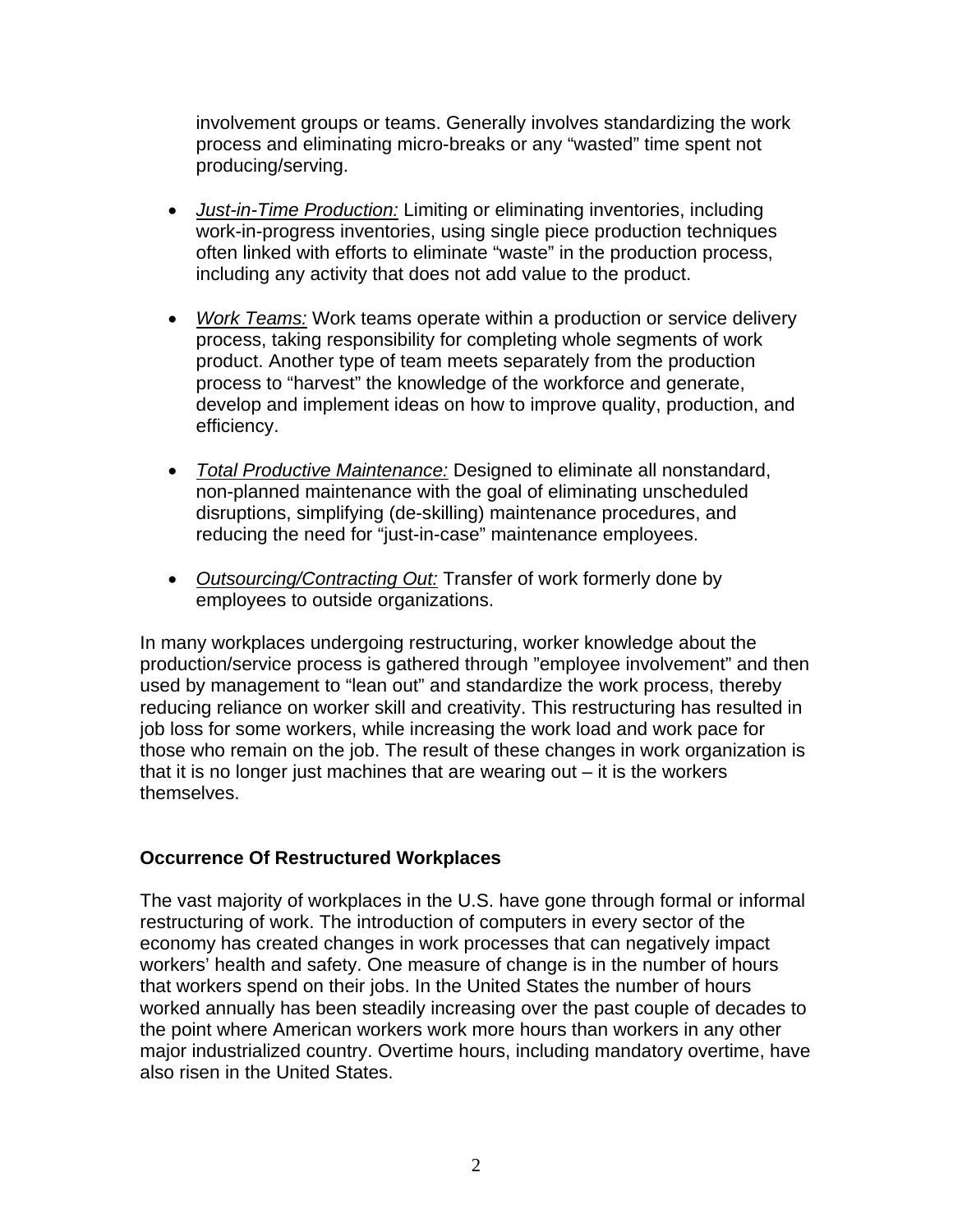#### **Hazards Of Work Organization/Work Re-structuring**

Recent research on the impact of new forms of work organization documents negative impacts on health and safety, and is cause for concern. The organization of work itself can influence the level of psychological stress that workers experience and can increase exposure to physical hazards, both which can lead to injuries or illnesses. New forms of work organization can result in the intensification of work, leading to working faster and harder. This work intensification may be increasing stress on the job, with low worker control over the work, often coupled with higher job demands.

Changes in work organization systems have been linked to the development of musculoskeletal disorders (MSDs) in health care, automobile manufacturing, meatpacking, telecommunications, and contingent work. Work-related MSDs associated with work organization changes have been linked to exposure to physical hazards and psychologically stressful conditions resulting from machinepaced work, inadequate work-rest cycles, wage incentives, time pressure, low job control, low social support, electronic performance monitoring, and repetitive work.

In the health care industry, organizational changes associated with understaffing among nurses and high patient-to-nurse staffing ratios have been linked to increases in needlestick injuries, nurse burnout, and greater surgical patient mortality.

Studies have shown that work stress can have serious impact on workers' cardiovascular system. High job strain (jobs with low job control and high work demands) is associated with increases in blood pressure and increased risk of dying from heart attacks.

Long hours of work also appear to be hazardous to the cardiovascular system. Overtime work has been shown to increase blood pressure and increase the risk of experiencing a heart attack. Long work hours increase the risk of having a workplace injury, with the risk going up significantly beyond the ninth hour of work. Increased levels of fatigue and greater exposure to physical hazards are thought to play a major role in the increased injury rates in workers who work long hours.

# **Protecting Workers From Work Organization Hazards**

Workers are experiencing increased injuries, illness and stress from downsizing/understaffing, mandatory overtime, 12-hour shifts, outsourcing, lack of training for added job duties, increased work load, and increased work pace. To hide this increase in work-related injuries and illnesses, many employers are implementing "blame-the-worker" approaches to safety and health which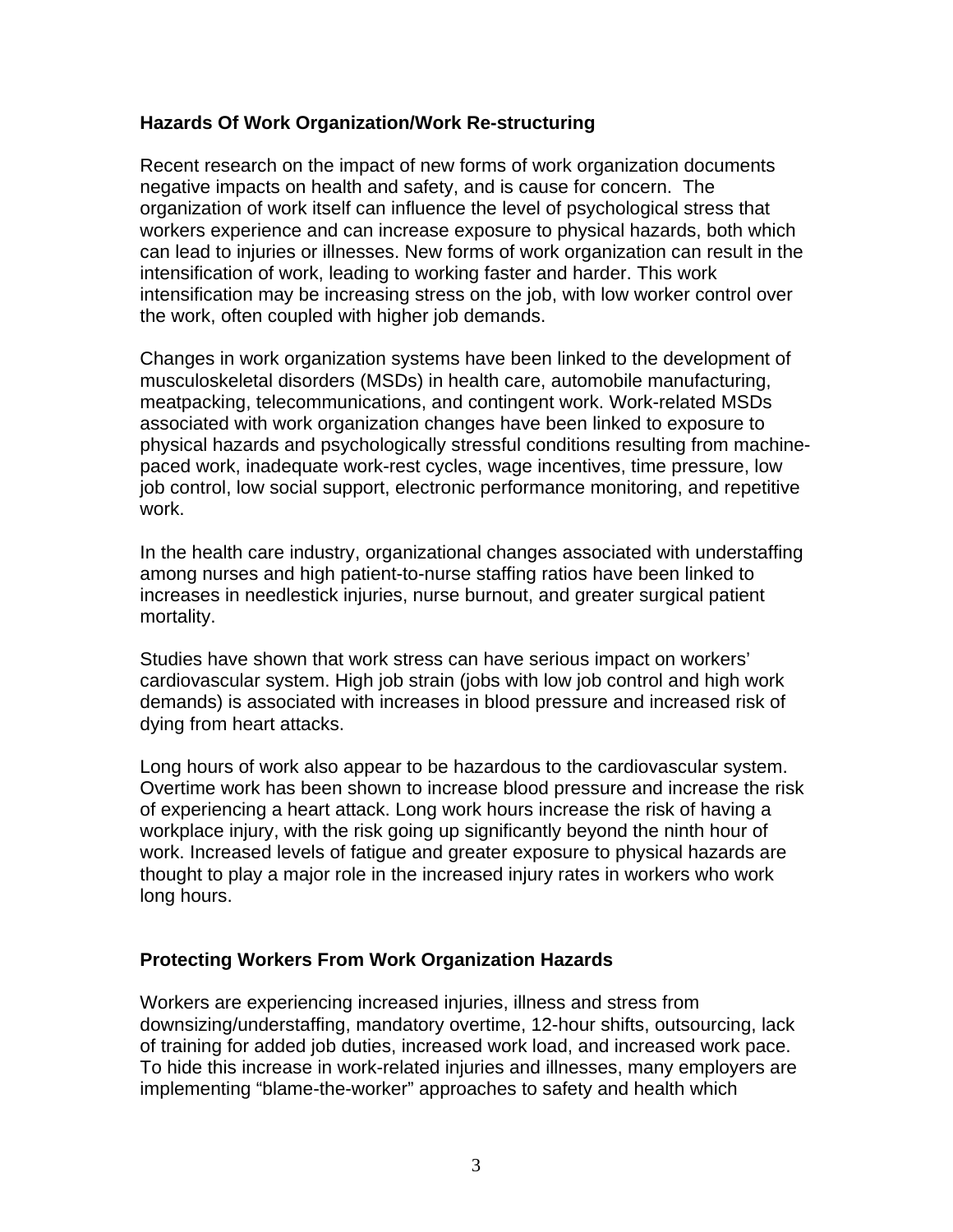discourage workers from reporting injuries, illnesses and hazards. These programs, policies and practices blame workers who have (or report) an injury for committing "unsafe acts" and engaging in "unsafe behaviors". "Blame-the-worker" or behavioral safety approaches include such practices as "safety incentive" programs that offer rewards to workers who don't report injuries; injury discipline policies that threaten and deliver discipline to workers who do report injuries; and behavioral observation programs that take the focus away from hazardous conditions, including work organization hazards such as production pressures, lack of staff, work overload, and long work hours – and blame workers for being inattentive or working carelessly if they suffer injuries. Workers and unions need to eliminate these blame-the-worker schemes and instead focus on identifying and eliminating the real hazards that are causing injuries and illnesses.

Addressing work organization hazards would include, for example, increasing staffing levels, providing job security, prohibitions or limits on mandatory overtime, shorter work shifts, job training, and reasonable workloads and pace of work. Solutions to these problems come from workers and unions having a greater say in how work is organized and restructured, how technology is used, and the policies and practices employers want to impose on the workforce.

Approaches that unions can use include:

#### *Collective bargaining*

Unions have successfully negotiated language in contracts to require minimum staffing levels, limited or prohibited mandatory overtime, reduced production quotas, put limits on the pace of work, mandated rest breaks, and developed safety and health programs that are focused on finding and fixing hazards rather than blaming workers.

The AFL-CIO has a fact sheet on its web site with examples of contract language that put some limits on the employer's use of mandatory overtime: **<http://www.aflcio.org/issues/safety/issues/otexamples.cfm>**

# *Mid-term bargaining campaigns*

For unions with bargaining rights, the right to bargain is continuous (not just granted at contract expiration time). Employers are prohibited from making unilateral changes in wages, hours, or conditions of work (including health and safety) without notifying the union about the changes and giving the union an opportunity to bargain over those changes. Employers must also bargain over the impacts of changes they make if the changes impact working conditions.

Check the fact sheet linked below from the AFL-CIO web site that provides some additional information on mid-term bargaining: **[http://www.aflcio.org/issues/safety/issues/upload/injury\\_policies.pdf](http://www.aflcio.org/issues/safety/issues/upload/injury_policies.pdf)**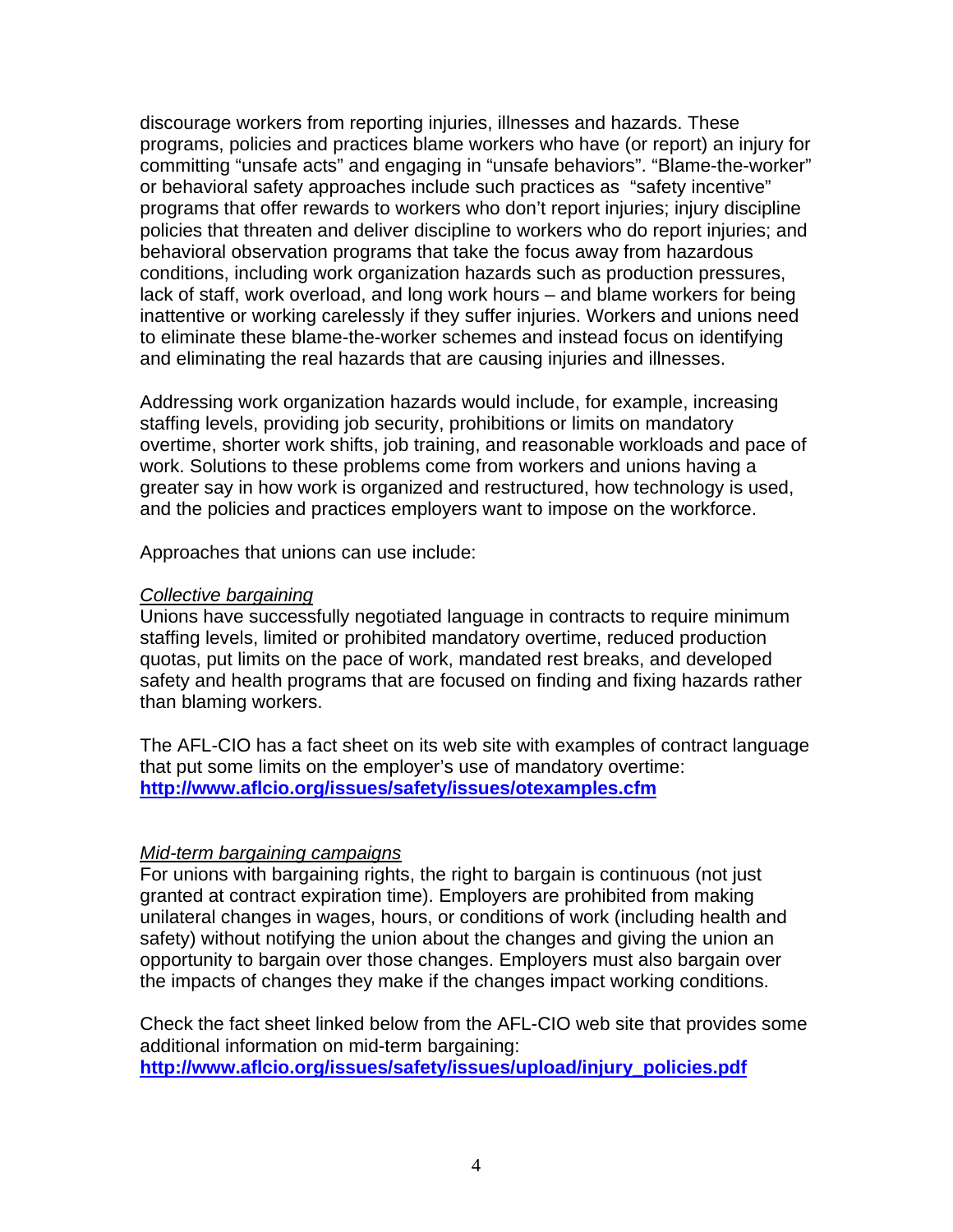### *Training and education*

Training and education of workers is critically important in building successful campaigns to address the hazards associated with work organization and workplace restructuring. An important first step is educating workers that the way in which work is organized and being restructured can be hazardous to their health and safety. The use of surveys, body mapping, and hazard mapping can then be used to help identify injures, illnesses, and stresses suffered by workers in a particular department or workplace where work restructuring has caused or contributed to those problems. Once the work organization hazards have been found, the union can take steps to control exposure to those hazards.

#### *Legislative campaigns*

Labor unions, particularly in the health care industry, have been successful in several states in passing legislation or regulations that places limits on mandatory overtime for nurses and health care workers – California, Connecticut, Illinois, Maine, Maryland, Minnesota, New Jersey, Oregon, Washington, and West Virginia. California also sets minimum nurse staffing levels in hospitals.

# **Further Reading And Resources**

The web sites listed below can provide additional health and safety information on work organization, long work hours, and workplace stress:

*AFL-CIO:* 

**[www.aflcio.org/issues/safety/issues/](http://www.aflcio.org/issues/safety/issues/)**

*Job Stress Network:*  **[www.workhealth.org](http://www.workhealth.org/)**

*NIOSH:* 

**[www.cdc.gov/niosh/topics/workschedules](http://www.cdc.gov/niosh/topics/workschedules)** (work schedules) **[www.cdc.gov/niosh/topics/stress](http://www.cdc.gov/niosh/topics/stress)** (stress)

*Hazards Magazine:* 

**[www.hazards.org/bs](http://www.hazards.org/bs)** (blame the worker programs) **[www.hazards.org/workedtodeath/index.htm](http://www.hazards.org/workedtodeath/index.htm)** (overwork) **[www.hazards.org/getalife/index.htm](http://www.hazards.org/getalife/index.htm)** (work-life balance)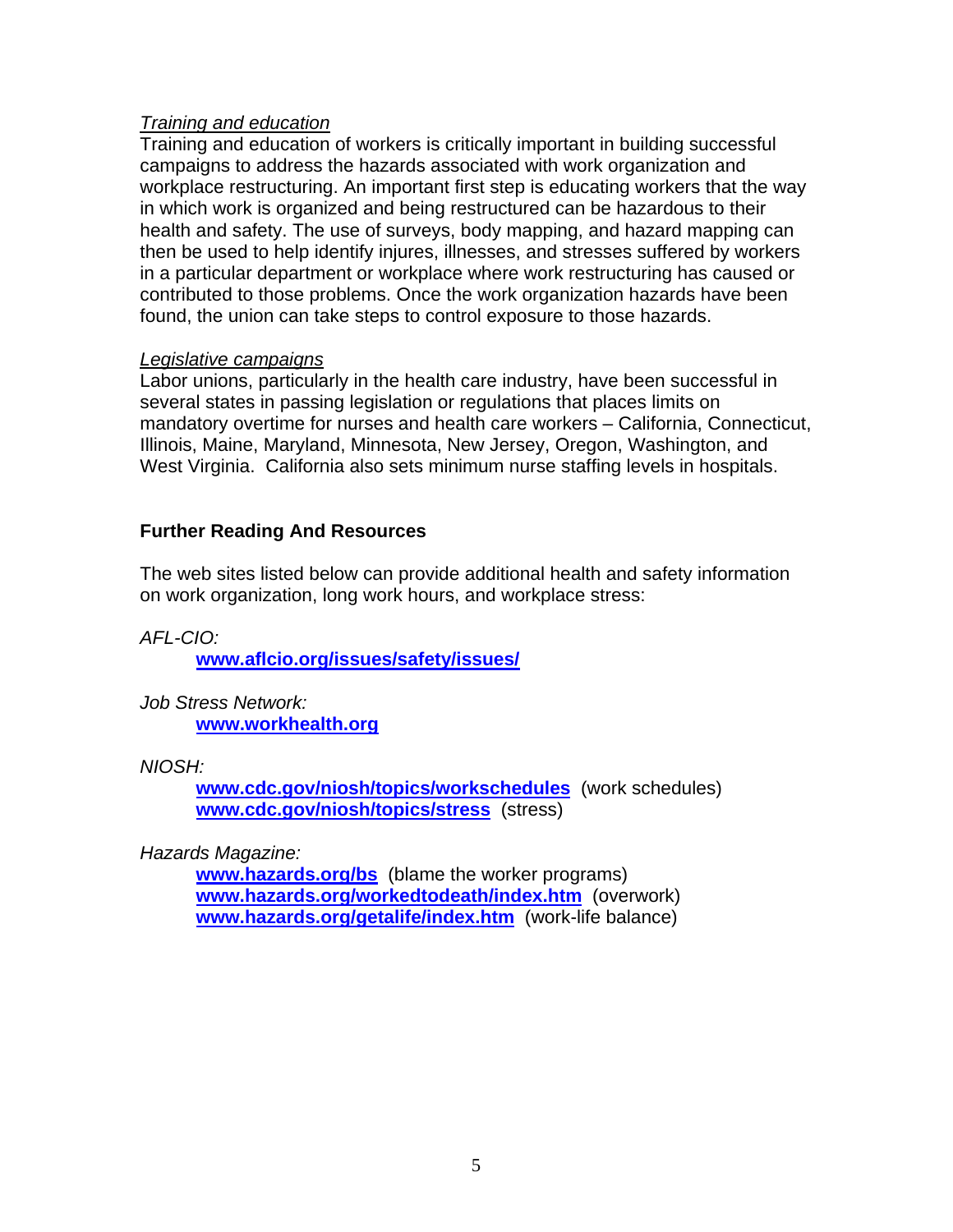# **References**

Aiken, L.H., Clarke, S.P., Sloane, D.M., Sochalski, J., and Silber, J.H. Hospital nurse staffing and patient mortality, nurse burnout, and job dissatisfaction. J Am Med Assoc 288:1987-1993, 2002.

Barger, L.K., Cade, B.E., Ayas, N.T., Cronin, J.W., Rosner, B., Speizer, F.E. and Czeisler, C.A. Extended work shifts and the risk of motor vehicle crashes among interns. New Engl J Med 352:125-134, 2005.

Belkic, K.L., Landsbergis, P.A., Schnall, P.L., and Baker, D. Is job strain a major source of cardiovascular disease risk? Scand J Work Environ Health 30(2):85- 128, 2004.

Cheng, Y., Kawachi, I., Coakley, E.H., Schwartz, J., and Colditz, G. Association between psychosocial work characteristics and health functioning in American women:prospective study. British Med J 320:1432-1436, 2000.

Clarke, S.P., Sloane, D.M., and Aiken, L.H. Effects of hospital staffing and organizational climate on needlestick injuries to nurses. Am J Public Health 92:1115-1119, 2002.

Dembe, A.E., Erickson, J.B., Delbos, R.G., and Banks, S.M. The impact of overtime and long work hours on occupational injuries and illnesses: new evidence from the United States. Occup Environ Med 62:588-597, 2005.

Dong, X. Long work hours, work scheduling and work-related injuries among construction workers in the United States. Scand J Work Environ Health 31(5):329-335, 2005.

Fredriksson, K., Alfredsson, L., Koster, M., Thorbjornsson, C.B., Toomingas, A., Torgen, M., and Kilbom, A. Risk factors for neck and upper limb disorders: results from 24 years of follow up. Occup Environ Med 56:59-66, 1999.

Golden, L. and Wiens-Tuers, B. Mandatory overtime work in the United States: who, where and what? Labor Studies J 30(1):1-26, 2005.

Hanecke, K., Tiedemann, S., Nachreiner, F., and Grzech-Sukalo, H. Accident risk as a function of hour at work and time of day as determined from accident data and exposure models for the German working population. Scand J Work Environ Health 24 suppl 3:43-48, 1998.

Kamata, S. Japan In The Passing Lane: An Insider's Account Of Life In A Japanese Auto Factory. New York: Pantheon Books, 1982.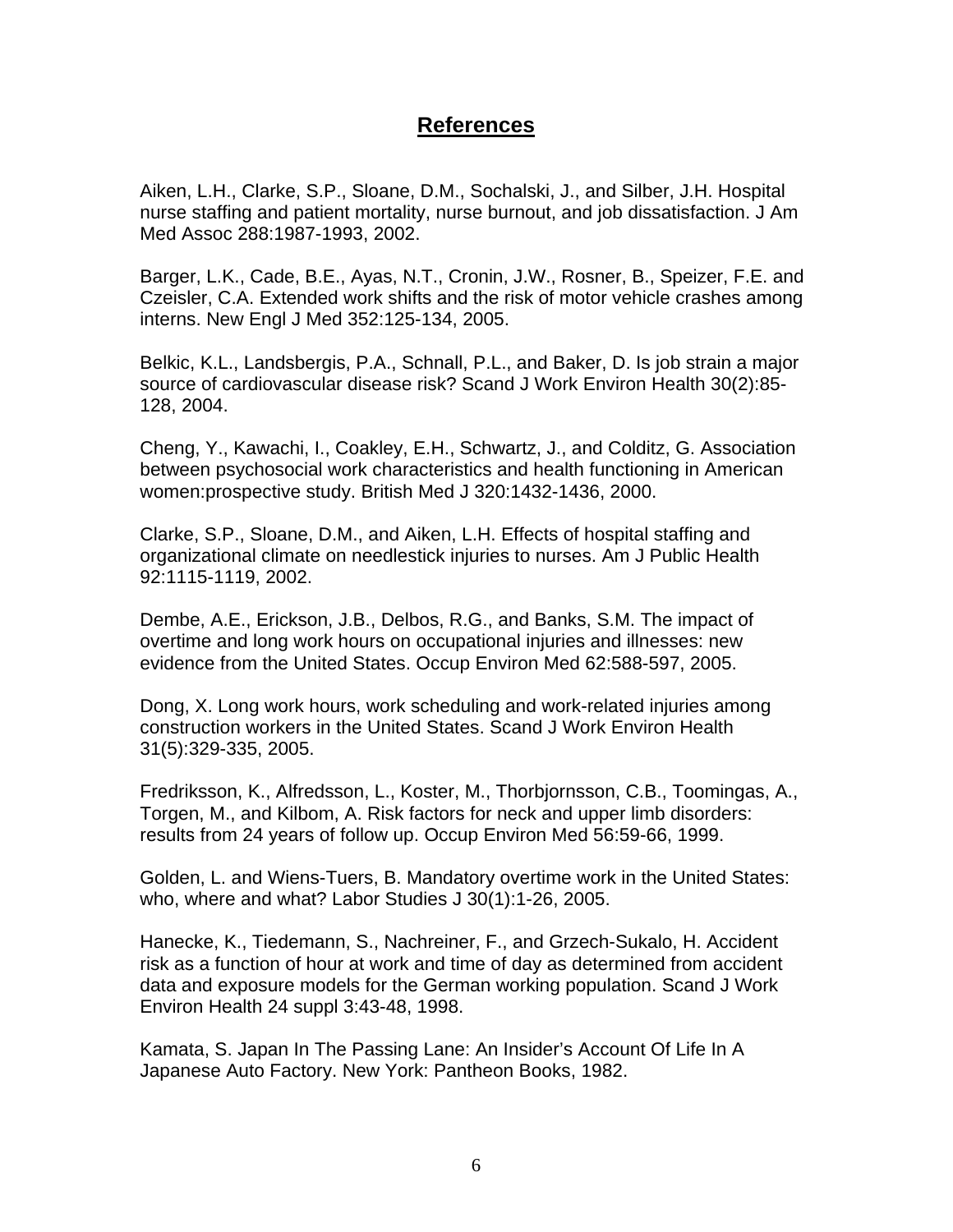Karasek, R. Lower health risk with increased job control among white collar workers. J Organizational Behav 11:171-185, 1990.

Karasek, R., Baker, D., Marxer, F., Ahlbom, A., and Theorell, T. Job decision latitude, job demands, and cardiovascular disease:A prospective study of Swedish men. Am J Public Health 71(7):694-705, 1981.

Kelsh, M.A., Lu, E.T., Ramachandran, K., Jesser, C., Fordyce, T., and Yager, J.W. Occupational injury surveillance among electric utility employees. J Occup Environ Med 46:974-984, 2004.

Kivimaki, M., Ferrie, J.E., Brunner, E., Head, J., Shipley, M.J., Vahtera, J., and Marmot, M.G. Justice at work and reduced risk of coronary heart disease among employees. Arch Intern Med 165:2245-2251, 2005.

Kivimaki, M., Leino-Arjas, P., Luukkonen, R., Riihimaki, H., Vahtera, J., and Kirjonen, J. Work stress and risk of cardiovascular mortality: prospective cohort study of industrial employees. British Med J 325:857-861, 2002.

Landrigan, C.P., Rothschild, J.M., Cronin, J.W., Kaushal, R., Burdick, E., Katz, J.T., Lilly, C.M., Stone, P.H., Lockey, S.W., Bates, D.W., and Czeisler, C.A. Effect of reducing interns' work hours on serious medical errors in intensive care units. New Engl J Med 351:1838-1848, 2004.

Landsbergis, P.A. The changing organization of work and the safety and health of working people: A commentary. J Occup Environ Med 45(1):61-72, 2003.

Landsbergis, P.A., Cahill, J., and Schnall, P. The impact of lean production and related new systems of work organization on worker health. J Occup Health Psychol 4(2):108-130, 1999.

Lipscomb, J.A., Trinkoff, A.M., Geiger-Brown, J., and Brady, B. Work-schedule characteristics and reported musculoskeletal disorders of registered nurses. Scand J Work Environ Health 28(6):394-401, 2002.

Liu, Y. and Tanaka, H. Overtime work, insufficient sleep, and the risk of non-fatal acute myocardial infarction in Japanese men. Occup Environ Med 59:447-451, 2002.

Lockley, S.W., Cronin, J.W., Evans, E.E., Cade, B.E., Lee, C.J., Landrigan, C.P., Rothschild, J.M., Katz, J.T., Lilly, C.M., Stone, P.H., Aeschbach, D. and Czeisler, C.A. Effect of reducing interns' weekly work hours on sleep and attentional failiures. New Engl J Med 351:1829-1837, 2004.

Major, S.M., Klein, K.J., and Ehrhart, M.G. Work time, work interference with family, and psychological stress. J Appl Psychol 87:427-436, 2002.